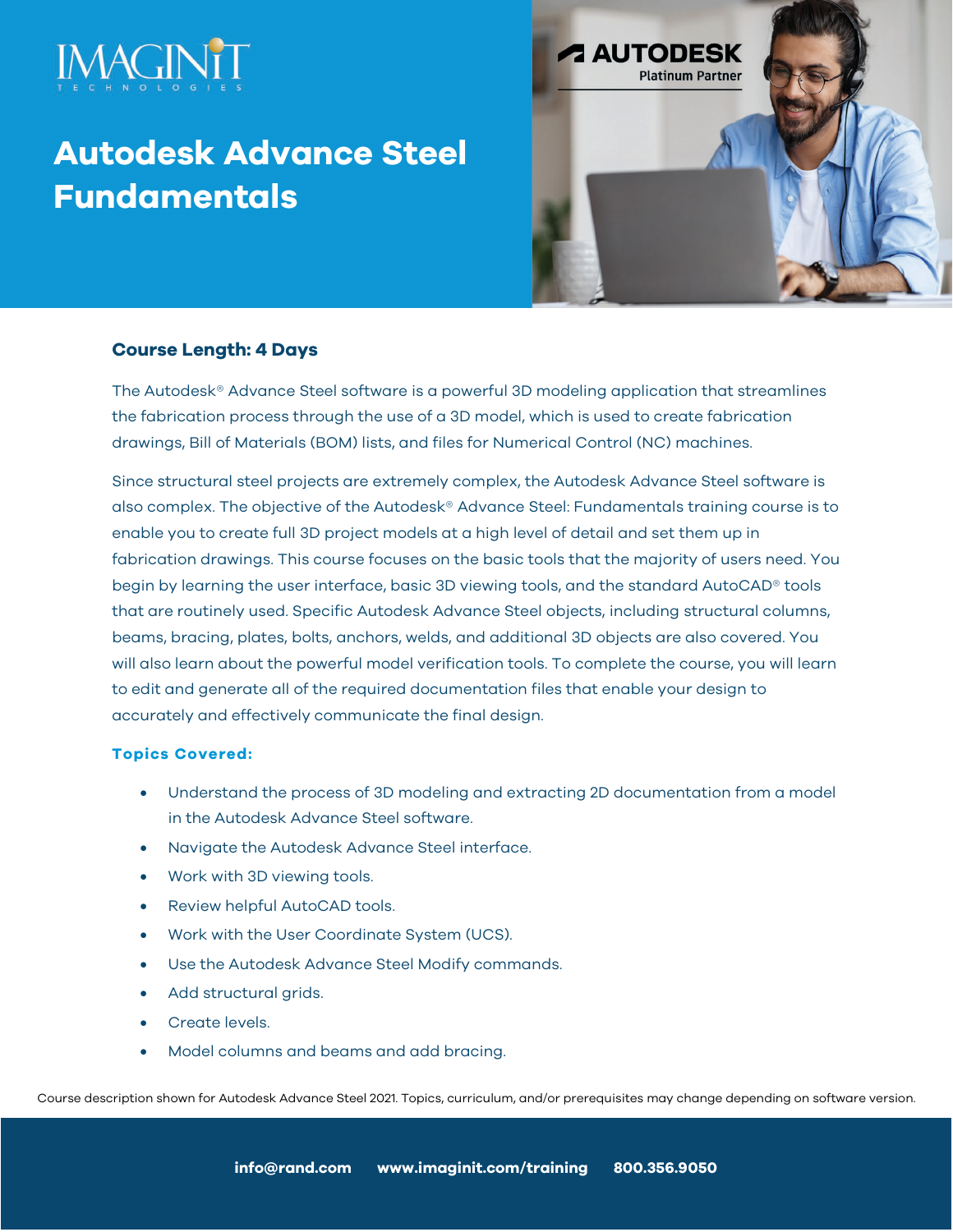



- Create connections using the Connection Vault.
- Create special parts.
- Verify models using Clash Checking tools.
- Modify a drawing prototype.
- Work within the Drawing Style Manager.
- Create custom connections.
- Create plates and add bolts, anchors, and welds.
- Add grating and cladding.
- Model ladders, stairs, and railings.
- Create concrete objects such as footings.
- Number objects.
- Extract 2D drawings from the model using Drawing Styles and Drawing Processes.
- Review and modify 2D drawings using the Document Manager.
- Modify 2D details with parametric dimensions.
- Revise models and drawings.
- Create BOM lists.
- Export data to .NC and .DXF files.

#### **Prerequisites:**

None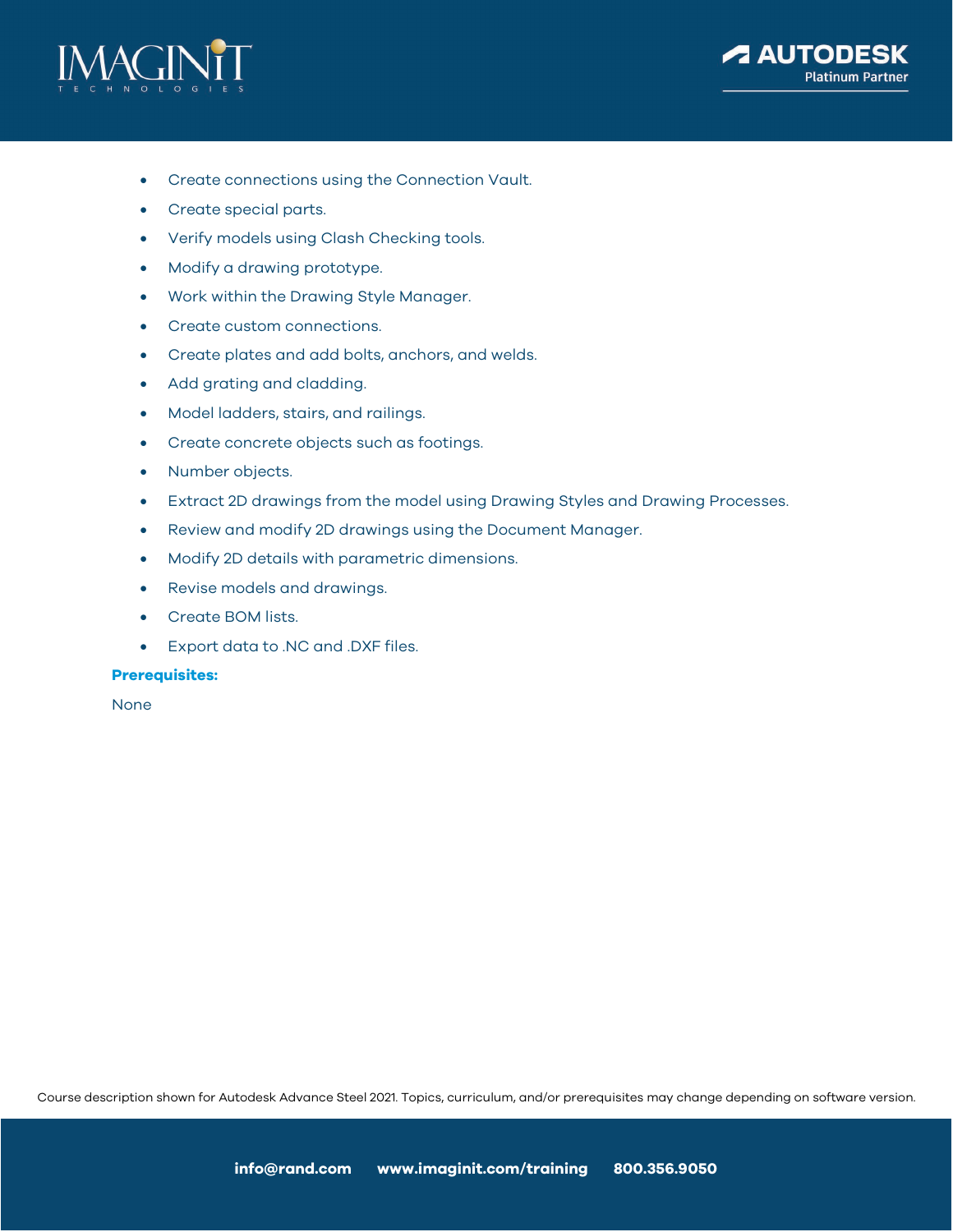



# **Learning Guide Contents**

# **Chapter 1: Introduction to the Autodesk Advance Steel Software**

- 1.1 Introduction to Autodesk Advance Steel
- 1.2 Overview of the Interface
- 1.3 Viewing the Model
- 1.4 Helpful AutoCAD Tools
- 1.5 Working with the User Coordinate System (UCS)
- 1.6 Using the Autodesk Advance Steel Modify Commands

## **Chapter 2: Building Models**

- 2.1 Starting Autodesk Advance Steel Projects
- 2.2 Adding Structural Grids
- 2.3 Creating Levels
- 2.4 Modeling Columns and Beams
- 2.5 Adding Bracing
- 2.6 Integrating with the Autodesk Revit Software

#### **Chapter 3: Creating Connections**

- 3.1 Working with the Connection Vault
- 3.2 Editing Beam Intersections
- 3.3 Creating Plates
- 3.4 Adding Features to Plates and Beams
- 3.5 Adding Bolts and Welds
- 3.6 Creating Custom Connections

## **Chapter 4: Additional Model Objects**

- 4.1 Adding Grating and Cladding
- 4.2 Modeling Ladders, Stairs, and Railings
- 4.3 Creating Concrete Objects
- 4.4 Special Parts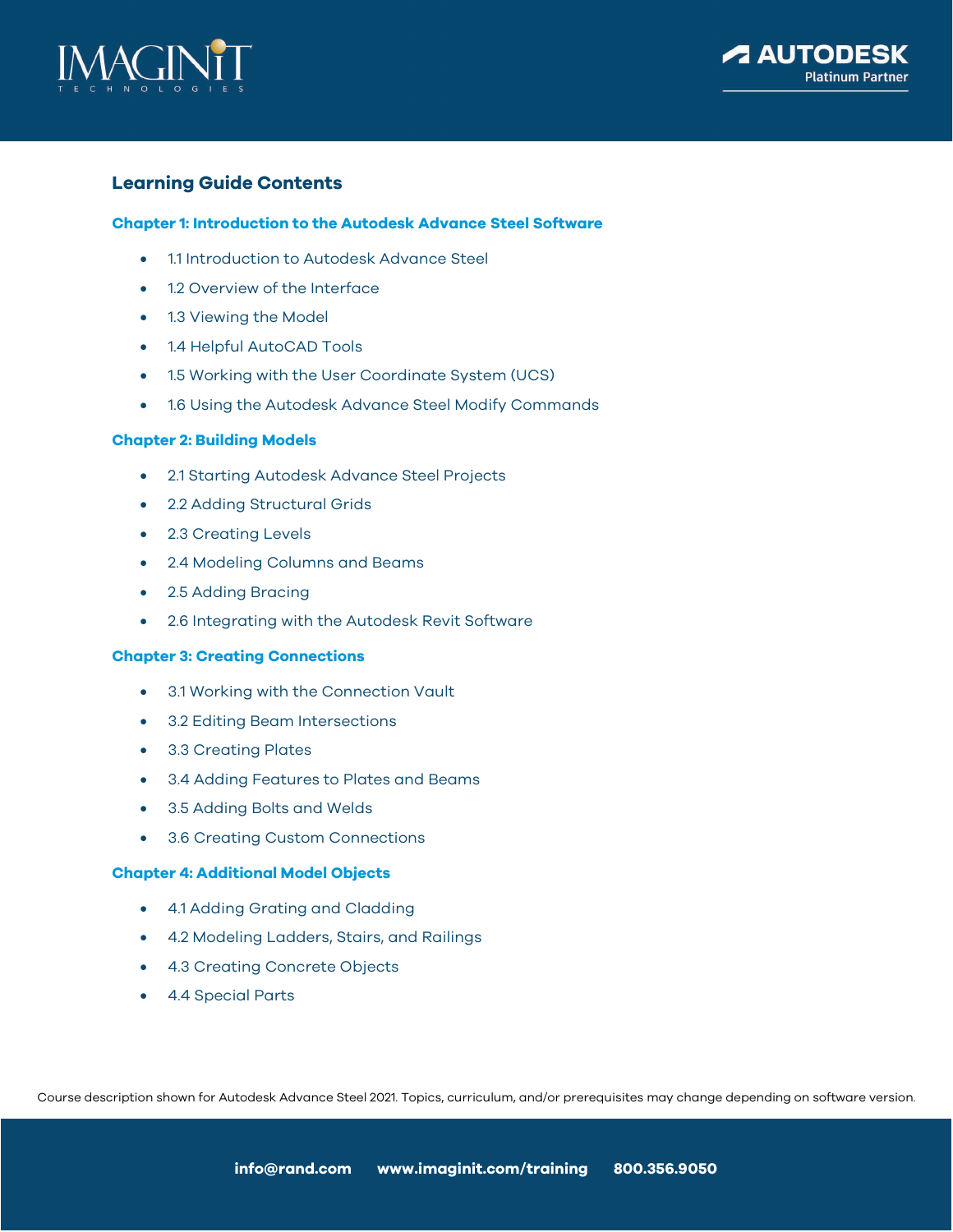



# **Chapter 5: Model Verifications**

- 5.1 Clash Check
- 5.2 Technical Check
- 5.3 Model Check
- 5.4 Joint Design

#### **Chapter 6: Creating Fabrication Drawings**

- 6.1 Numbering Objects
- 6.2 Tools for Creating Drawings
- 6.3 Using Drawing Styles
- 6.4 Running Drawing Processes
- 6.5 Modifying Detail Drawings
- 6.6 Revising Models and Drawings

#### **Chapter 7: Bills of Materials and Numerical Control Files**

- 7.1 Extract BOM Lists
- 7.2 Exporting Data to .NC and .DXF Files

#### **Chapter 8: Advance Steel Prototypes**

- 8.1 Editing a Prototype
- 8.2 Working with the Page Setup Manager
- 8.3 Title Block Drawing Frame

# **Chapter 9: Drawing Style Manager**

• 9.1 Drawing Style Manager User Interface

## **Appendix A: Bill of Materials Template Editor**

• A.1 BOM Template Editor User Interface

# **Appendix B: Management Tools**

• B.1 Management Tools Defaults

#### **Appendix C: User Sections**

- C.1 Layers and Basic Elements
- C.2 Adding User Sections